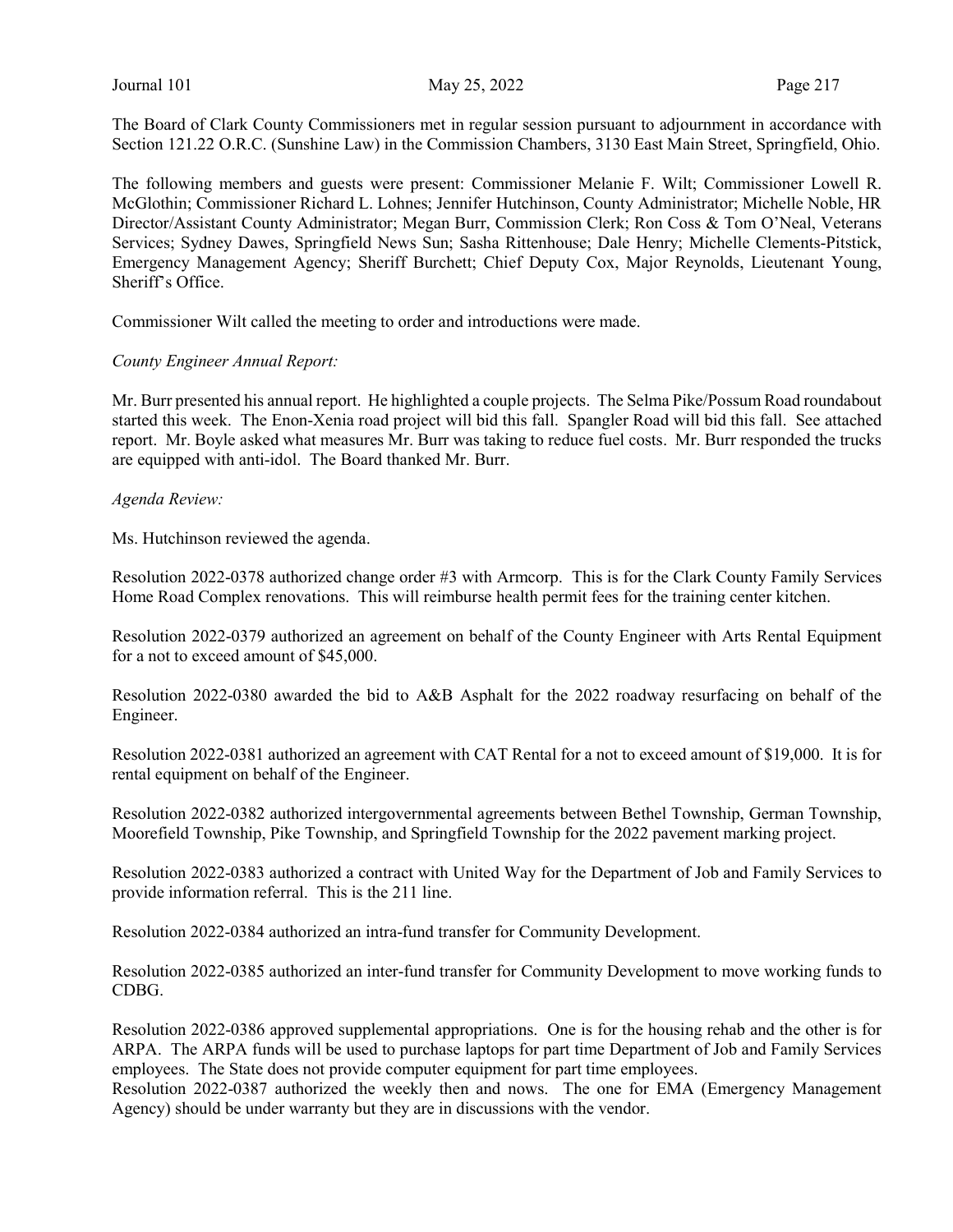Resolution 2022-0388 authorized disposal of obsolete equipment. This has to do with a resolution from last year for a trade in. That is coming to fruition.

Resolution 2022-0389 authorized disposal of obsolete equipment for Utilities. There are two vehicles and one piece of equipment.

Resolution 2022-0390 authorized weekly travel expense allowances. The request for DJFS is for virtual training but it is for the unit.

Resolution 2022-0391 set the date and time for the rezoning case Z-2022-01 filed by Fred Massaros. It will be June 15 at 8:30 a.m.

Resolution 2022-0392 acknowledged the annual report from the County Engineer.

Commissioner Wilt noted this was Commissioner Lohnes' last meeting. His retirement is official May 31<sup>st</sup>.

Commissioner Updates:

Commissioner Lohnes spoke about the meetings he has been part of. He spoke about getting school resource officers in every school.

County Administrator Updates:

Ms. Hutchinson noted purchasing policy trainings were finishing up. The last one is tomorrow.

She will give a 911 update at the Criminal Justice meeting.

The Reentry Director started Monday.

The concrete has reached the strength needed for the Horse Barns project.

Discussion ensued about security at schools.

The Board reviewed the calendar.

Commissioner Lohnes moved to go into executive session to discuss imminent litigation. Commissioner McGlothin seconded the motion.

Commissioner Lohnes, Yes; Commissioner McGlothin, Yes; Commissioner Wilt, Yes

Call to Order, Commission President Wilt **Resolution 2022-0377** 

Following the pledge, Commissioner Lohnes thanked everyone for coming on his last day. It was bittersweet. The first day he took office was a sad day due to Deputy Suzanne Hopper being killed. Today is a sad day due to the school shooting in Texas. It has been a great job. The staff makes it great and were very successful over the last 12 years.

Commissioner Lohnes moved to approve the minutes of the last meeting and dispense with reading of the same. Commissioner McGlothin seconded the motion. The roll being called for passage resulted as follows: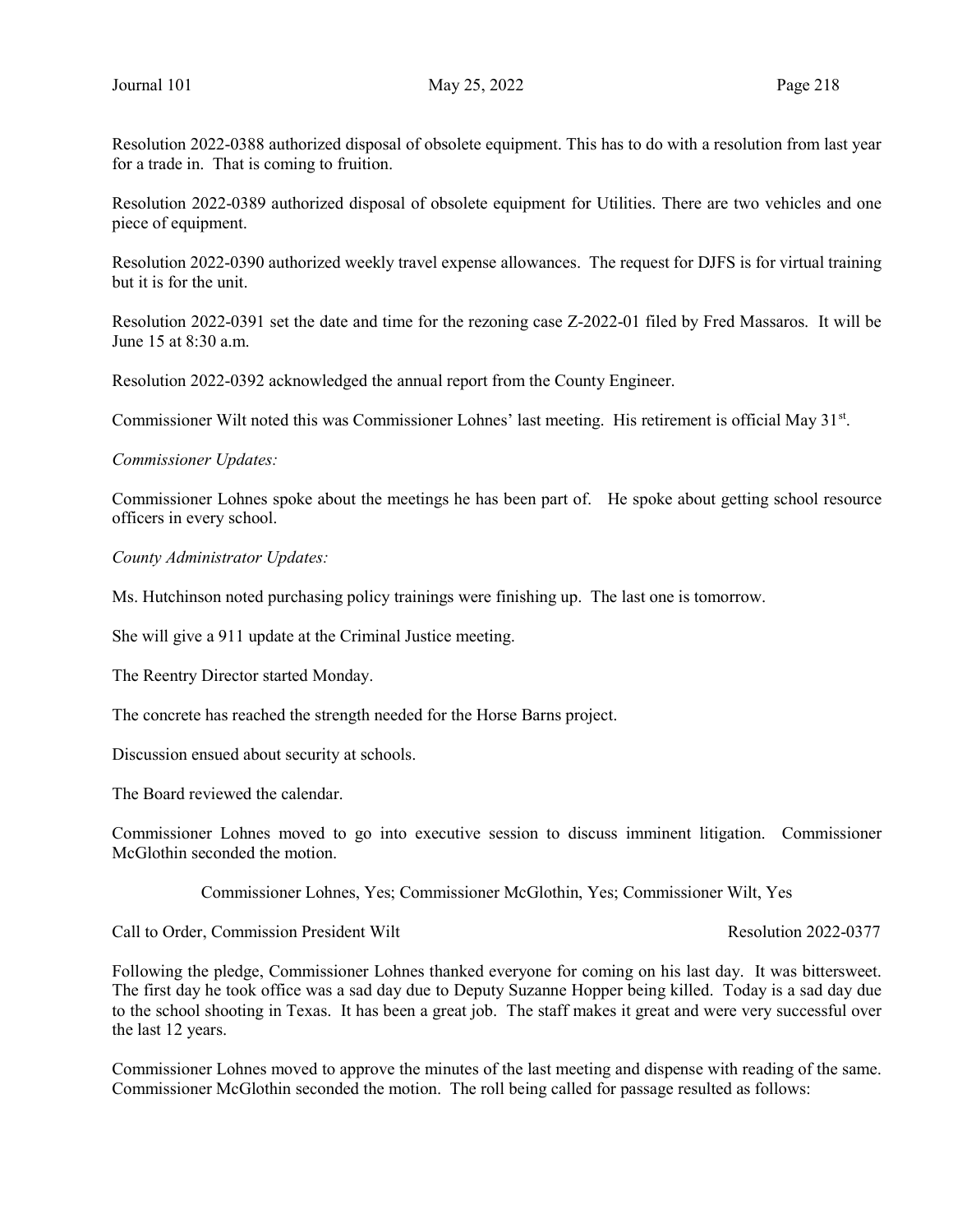Commissioner Lohnes, Yes; Commissioner McGlothin, Yes; Commissioner Wilt, Yes

Commissioner Lohnes moved to approve the agenda. Commissioner McGlothin seconded the motion. The roll being called for passage resulted as follows:

Commissioner Lohnes, Yes; Commissioner McGlothin, Yes; Commissioner Wilt, Yes

# Resolution 2022-0378 BJFC file

# Authorize Change Order #3 with Armcorp Construction, Inc. for Clark County Family Services Home Road Complex Renovations

Commissioner Lohnes moved, per the request of the County Administrator, to authorize change order #3 with:

| <b>Organization Name:</b>    | Armeorp Construction, Inc.                                                   |  |  |  |
|------------------------------|------------------------------------------------------------------------------|--|--|--|
| <b>Organization Address:</b> | 9511 State Route 703, Celina, Ohio 45822                                     |  |  |  |
| <b>Original Contract:</b>    | \$4,460,000.00                                                               |  |  |  |
| <b>This Change:</b>          | 912.96<br>S                                                                  |  |  |  |
| <b>Previous Changes:</b>     | 15,013.91<br>S                                                               |  |  |  |
| <b>New Contract Total:</b>   | \$4,475,926.87                                                               |  |  |  |
| <b>Funding Source(s):</b>    | Permanent Improvement                                                        |  |  |  |
| <b>Reason for Change:</b>    | Reimbursement of Health Permit fees associated with Training Center kitchen. |  |  |  |

Further move to authorize the County Administrator to execute the change order.

Commissioner McGlothin seconded the motion and the roll being called for its passage, the vote resulted as follows:

Commissioner Lohnes, Yes; Commissioner McGlothin, Yes; Commissioner Wilt, Yes

## Resolution 2022-0379 ENGC file

## Authorize Agreement with Art's Rental Equipment

Commissioner Lohnes moved, per the request of the County Engineer, to authorize a contract with:

| <b>Organization Name:</b>    | Art's Rental Equipment              |
|------------------------------|-------------------------------------|
| <b>Organization Address:</b> | 5540 Poe Avenue, Dayton, Ohio 45414 |
| In the amount of:            | Not to exceed \$45,000.00           |
| <b>Funding Source(s):</b>    | Local Funds (MVGT)                  |
| <b>Purpose:</b>              | Rental Equipment                    |
| <b>Effective Dates:</b>      | May 25, 2022                        |

Further move to authorize the County Administrator to execute the contract and related documents.

Commissioner McGlothin seconded the motion and the roll being called for its passage, the vote resulted as follows:

Commissioner Lohnes, Yes; Commissioner McGlothin, Yes; Commissioner Wilt, Yes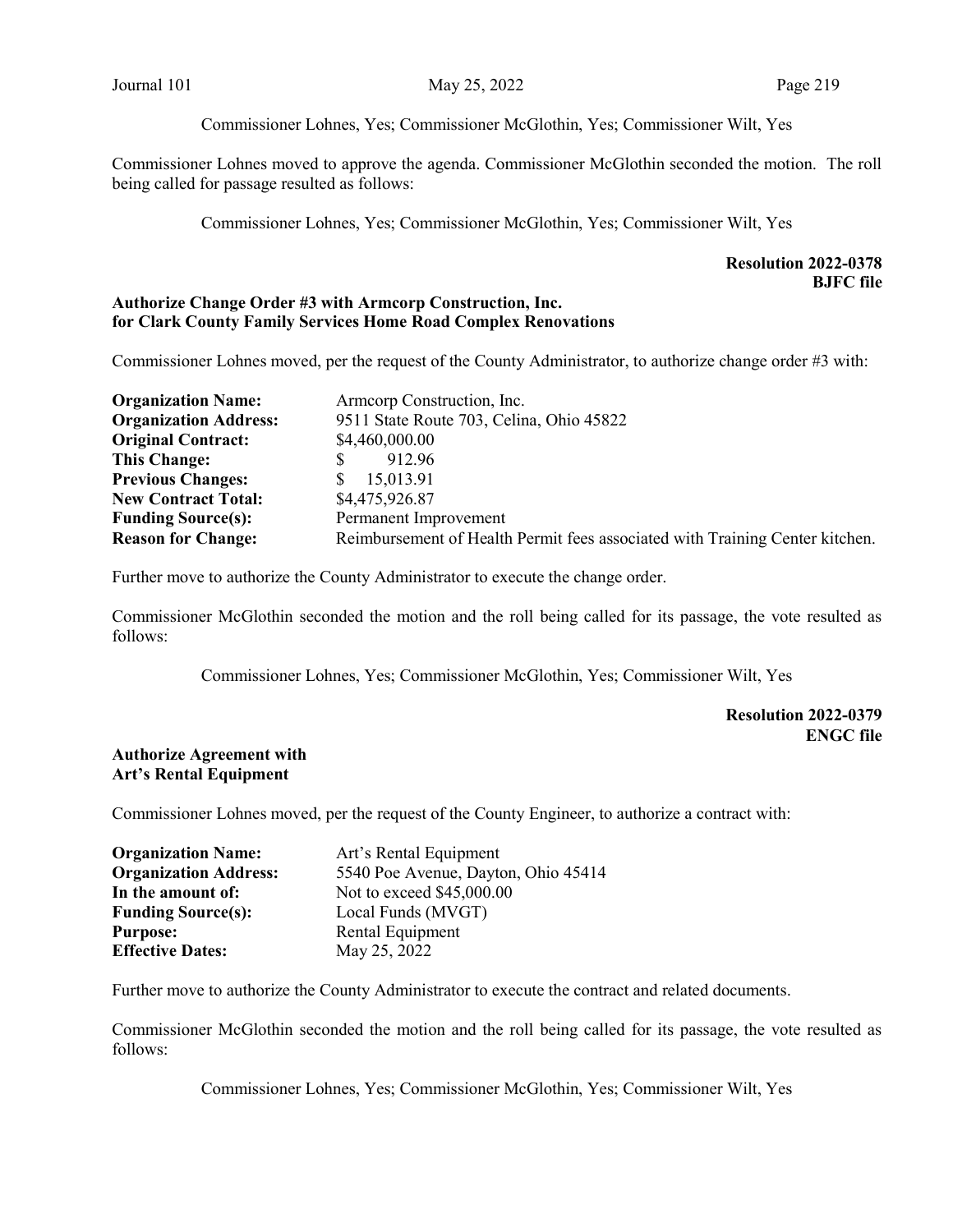Resolution 2022-0380 ENGB/C file

# Award Bid to A&B Asphalt Corporation for 2022 Roadway Resurfacing Contract

Commissioner Lohnes moved, per the request of County Engineer, to award the bid to A&B Asphalt Corporation for their low bid of \$1,530,113.80 for the 2022 Roadway Resurfacing Contract.

# Engineer's Estimate \$1,437,923.50

Commissioner McGlothin seconded the motion and the roll being called for its passage, the vote resulted as follows:

Commissioner Lohnes, Yes; Commissioner McGlothin, Yes; Commissioner Wilt, Yes

Resolution 2022-0381 ENGC file

# Authorize Agreement with The CAT Rental Store, Division of Ohio CAT

Commissioner Lohnes moved, per the request of the County Engineer, to authorize a contract with:

| <b>Organization Name:</b>    | The CAT Rental Store, Division of Ohio CAT |
|------------------------------|--------------------------------------------|
| <b>Organization Address:</b> | 1281 Bukner Drive, Troy, Ohio 45373        |
| In the amount of:            | Not to exceed \$19,000.00                  |
| <b>Funding Source(s):</b>    | Local Funds (MVGT)                         |
| <b>Purpose:</b>              | Rental Equipment                           |
| <b>Effective Dates:</b>      | May 25, 2022                               |

Further move to authorize the County Administrator to execute the agreement and related documents, including the purchase order.

Commissioner McGlothin seconded the motion and the roll being called for its passage, the vote resulted as follows:

Commissioner Lohnes, Yes; Commissioner McGlothin, Yes; Commissioner Wilt, Yes

Resolution 2022-0382 ENGC file

# Authorize Inter-governmental Agreements Between Bethel Township, German Township, Moorefield Township, Pike Township, Springfield Township, and the Board of Clark County Commissioners

Commissioner Lohnes moved, per the request of the County Engineer, to authorize the following intergovernmental agreement:

Agreement between: Bethel Township, German Township, Moorefield Township, Pike Township, Springfield Township, and the Board of Clark County Commissioners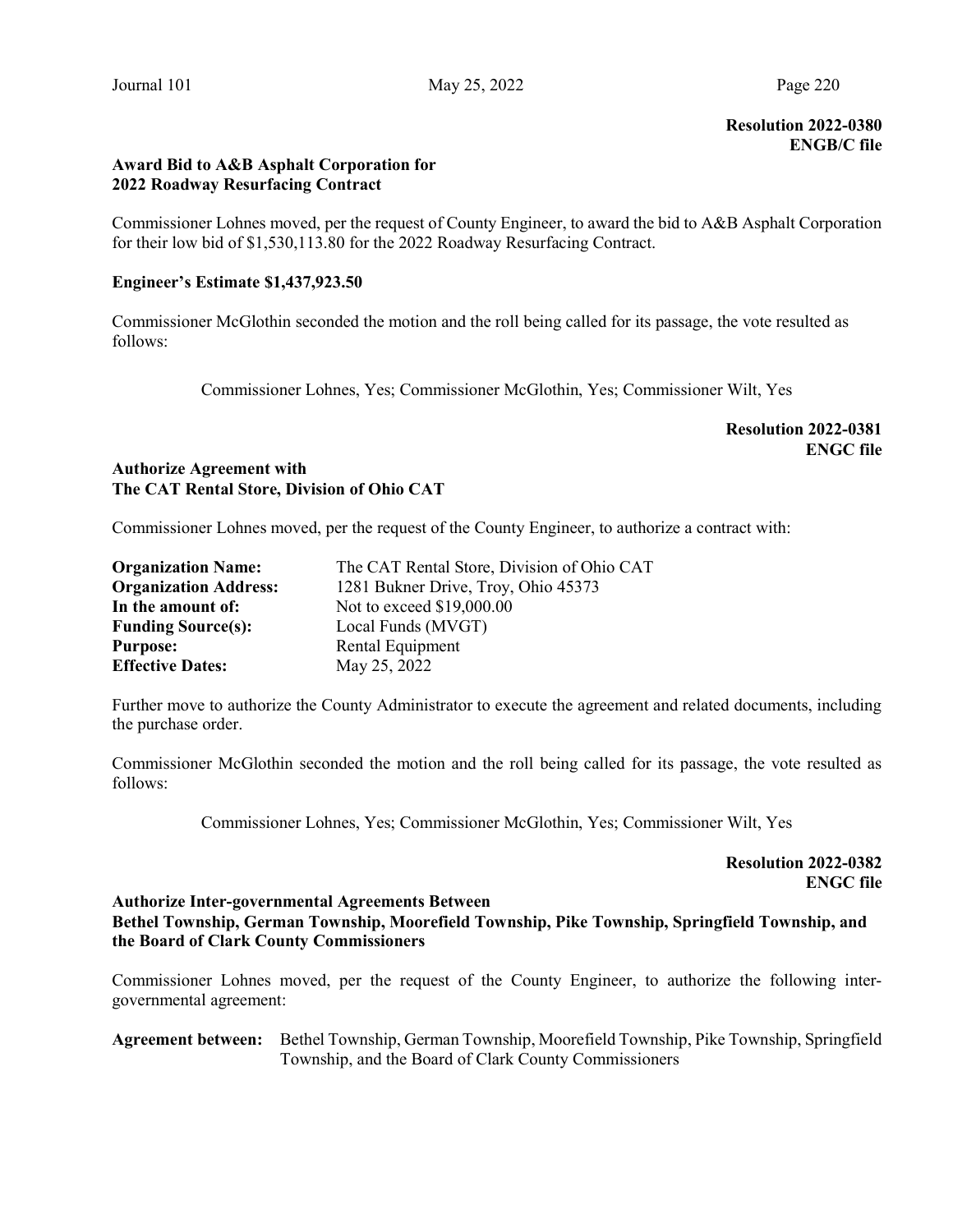| Journal 101               | May 25, 2022                                                                                                                                                                                        | Page 221 |
|---------------------------|-----------------------------------------------------------------------------------------------------------------------------------------------------------------------------------------------------|----------|
| In the amount of:         | County and Townships agree to cooperate in completing the 2022 Pavement Marking<br>project. The county and townships agree the total local share of the cost for the project<br>to be \$385,277.54. |          |
| <b>Purpose:</b>           | 2022 Pavement Marking Project                                                                                                                                                                       |          |
| <b>Funding Source(s):</b> | MV> (local)                                                                                                                                                                                         |          |
| <b>Effective Dates:</b>   | May 25, 2022 through December 31, 2022                                                                                                                                                              |          |

Further move to authorize the County Administrator to execute the inter-governmental agreement and related documents, including the purchase order.

Commissioner McGlothin seconded the motion and the roll being called for its passage, the vote resulted as follows:

Commissioner Lohnes, Yes; Commissioner McGlothin, Yes; Commissioner Wilt, Yes

Resolution 2022-0383 JFSC file

## Authorize Contract with United Way of Clark, Champaign, and Madison Counties

Commissioner Lohnes moved, per the request of the Department of Job and Family Services Director, to authorize a contract with:

| <b>Organization Name:</b>    | United Way of Clark, Champaign and Madison Counties                            |
|------------------------------|--------------------------------------------------------------------------------|
| <b>Organization Address:</b> | 120 South Center Street, Springfield, Ohio 45502                               |
| In the amount of:            | \$20,000.00                                                                    |
| <b>Funding Source(s):</b>    | Title XX                                                                       |
| <b>Purpose:</b>              | Provide information and referral to people in need of services in Clark County |
| <b>Effective Dates:</b>      | July 1, 2022 to June 30, 2023                                                  |

Further move to authorize the County Administrator to execute the contract and related documents, including the purchase order.

Commissioner McGlothin seconded the motion and the roll being called for its passage, the vote resulted as follows:

Commissioner Lohnes, Yes; Commissioner McGlothin, Yes; Commissioner Wilt, Yes

Resolution 2022-0384 FINF file

## Authorize Intra-Fund Transfer(s)

Commissioner Lohnes moved, upon the recommendation of the County Administrator, to authorize the following Intra-Fund Transfer(s):

| From                                                                                                |                      |             | To         |                      |             |
|-----------------------------------------------------------------------------------------------------|----------------------|-------------|------------|----------------------|-------------|
| Department                                                                                          | <b>Expense Acct.</b> | Amount      | Department | <b>Expense Acct.</b> | Amount      |
| Fund: Housing Rehab                                                                                 |                      |             |            |                      |             |
| Comm. Dev.                                                                                          | Operating Exp.       | \$30,000.00 | Comm. Dev. | Operating Exp.       | \$38,000.00 |
| Comm. Dev.                                                                                          | Advances Out         | \$8,000.00  |            |                      |             |
| Reason: Transfer appropriations to move budgeted funds to contract line for use as CHIP FY21 match. |                      |             |            |                      |             |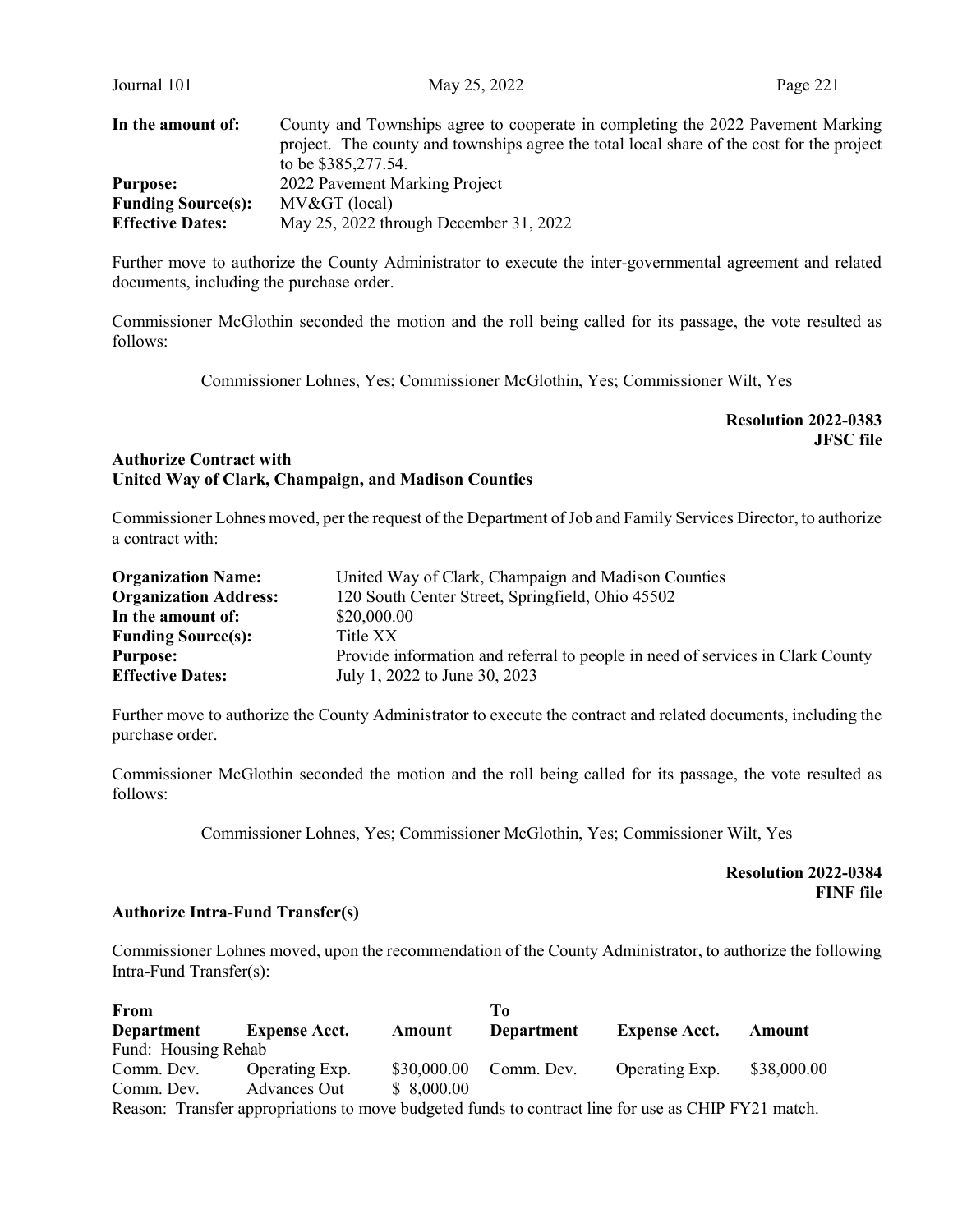Commissioner McGlothin seconded the motion and the roll being called for its passage, the vote resulted as follows:

Commissioner Lohnes, Yes; Commissioner McGlothin, Yes; Commissioner Wilt, Yes

## Resolution 2022-0385 FINI file

### Authorize Inter-fund Advance(s)

Commissioner Lohnes moved, upon the recommendation of the County Administrator, to authorize the following Inter-Fund Advance(s):

| <b>Transfer From</b> | <b>Amount</b> Transfer To                                                               | Amount      |
|----------------------|-----------------------------------------------------------------------------------------|-------------|
| Project Advance      | CDBG FY21 Target                                                                        |             |
| 1253-020-832920      | \$10,000.002920-020-521253                                                              | \$10,000.00 |
|                      | Reason: To move working funds from Project Advances to CDBG FY21 Target as working fund |             |

Commissioner McGlothin seconded the motion and the roll being called for its passage, the vote resulted as follows:

Commissioner Lohnes, Yes; Commissioner McGlothin, Yes; Commissioner Wilt, Yes

Resolution 2022-0386 FINS file

### Approve Supplemental Appropriation(s)

Commissioner Lohnes moved, upon the recommendation of the County Administrator, to authorize the following supplemental appropriation(s) from unappropriated funds:

Fund: Department: Account: Amount: Housing Rehab (1204) Comm. Dev. Contracts \$16,100.00 Reason: Appropriate funds to contract line in order to cover CHIP FY21 match. Fund 1204 cash is sufficient to cover additional appropriations.

ARPA Fund (1210) Comm. Dev. Other Expenses \$50,000.00 Reason: ARPA Funds used for purchase of laptops and miscellaneous computer equipment by Department of Job and Family Services.

Commissioner McGlothin seconded the motion and the roll being called for its passage, the vote resulted as follows:

Commissioner Lohnes, Yes; Commissioner McGlothin, Yes; Commissioner Wilt, Yes

 Resolution 2022-0387 FINT file

#### Approve Issuance of Warrants for Then and Now(s)

Commissioner Lohnes moved, upon the recommendation of the County Administrator, to approve the issuance of warrants for then and now(s) are as follows: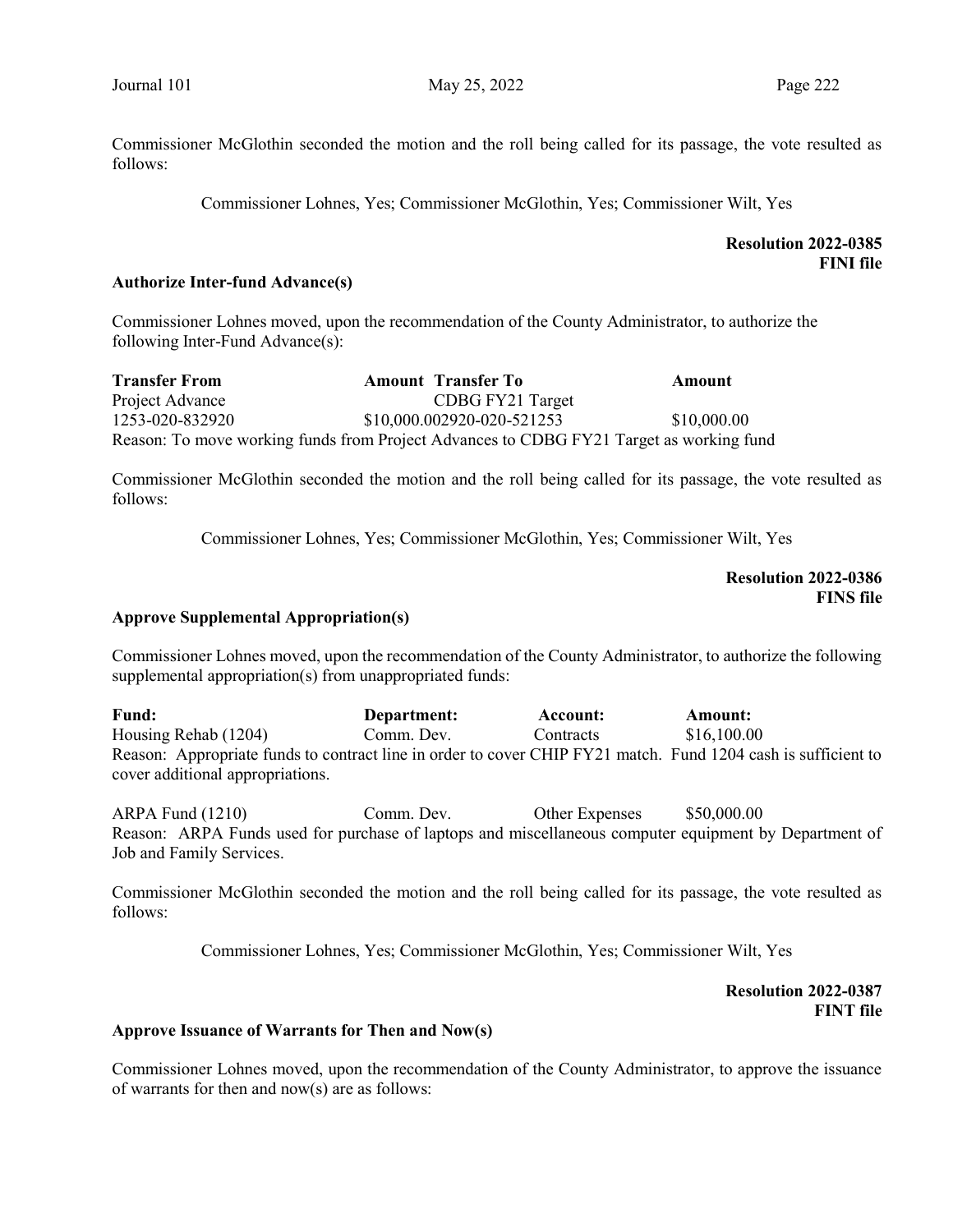P.O. Number Fund Vendor Date Purchase Amount 220023809 CDBG 20 Fair Housing Nancy Sowards 5/5/22 \$1,598.00 Reason: Purchasing card did not work properly. It was paid personally. Reimbursement of smoke detectors/Fair Housing items CDBG FY20 FH.

220023797 General (EMA) D&S Auto Parts (NAPA) 5/3/22 \$ 179.99 Reason: No purchase order available. EMA Yukon battery should still be under warranty. Working on credit from other vendor.

220023797 General (EMA) D&S Auto Parts (NAPA) 4/25/22 \$ 220.83 Reason: EMA Yukon maintenance. Not enough to cover on current purchase order. Full amount was \$350.80 including return.

Commissioner McGlothin seconded the motion and the roll being called for its passage, the vote resulted as follows:

Commissioner Lohnes, Yes; Commissioner McGlothin, Yes; Commissioner Wilt, Yes

Resolution 2022-0388 INVS file

#### Authorize Disposal of Obsolete Equipment

Commissioner Lohnes moved, per the request of the County Engineer, to dispose of the following through tradein for one (1) Case 621 XR Rubber tire Loader (Resolution 2021-0564) in accordance with §307.12(E) of the Ohio Revised Code:

| Equipment<br><u>ID</u> | <b>Description</b>                    | <i>VIN</i> | Mileage/Hours |
|------------------------|---------------------------------------|------------|---------------|
| G15                    | 2003 Caterpillar 928G<br>Wheel Loader | 6XR03652   | 5.032         |

Further, the Board finds this property no longer needed for county use.

Commissioner McGlothin seconded the motion and the roll being called for its passage, the vote resulted as follows:

Commissioner Lohnes, Yes; Commissioner McGlothin, Yes; Commissioner Wilt, Yes

Resolution 2022-0389 INVS file

#### Authorize Disposal of Obsolete Equipment

Commissioner Lohnes moved, per the request of the Utilities Director, to dispose of the following through online auction for 15 calendar days in accordance with Resolution 2022-0009 §307.12(E) of the Ohio Revised Code:

2008 Chevrolet Impala VIN #2G1WU583881214110

2007 GMC K-2500 Truck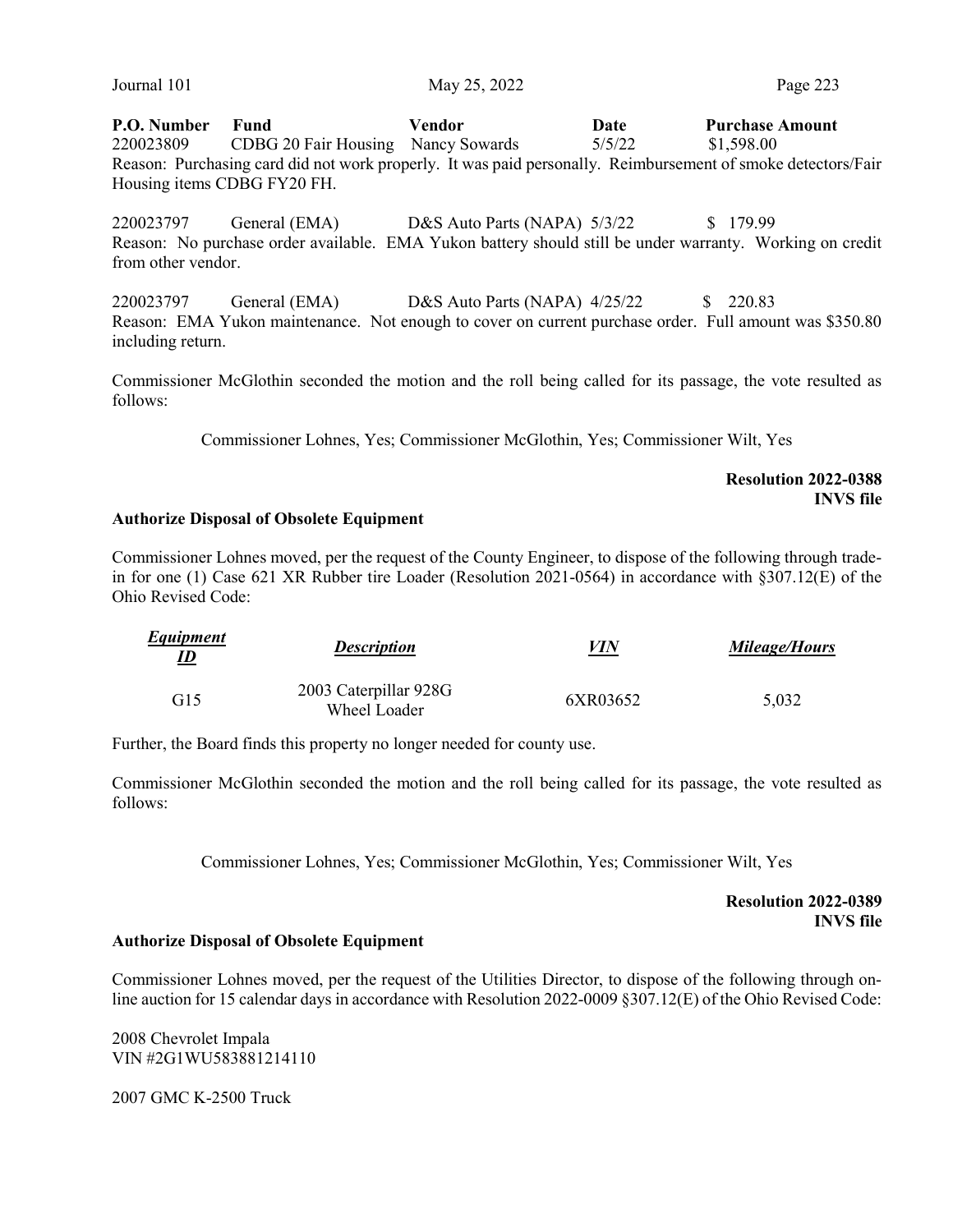### VIN #1GTHK24U07E166909

1991 International 2554 Chassis with Vactor Sewer Cleaning Equipment VIN #1HTGCNHT4MH329103

Commissioner McGlothin seconded the motion and the roll being called for its passage, the vote resulted as follows:

Commissioner Lohnes, Yes; Commissioner McGlothin, Yes; Commissioner Wilt, Yes

Resolution 2022-0390 TRAV file

## Approve Travel/Expense Allowance

Commissioner Lohnes moved, per request of the following Department Director(s) or Elected Official(s) to approve the following travel allowances.

| Dept.       | <b>Name</b>                                    | <b>Purpose</b>                              | <b>Place</b>            | Date           | Cost          |
|-------------|------------------------------------------------|---------------------------------------------|-------------------------|----------------|---------------|
| <b>DJFS</b> | Fraud Unit                                     | Open Source                                 | Virtual                 | $8/17 - 19/22$ | \$4,770.00    |
|             |                                                | Investigation Trng.                         |                         |                |               |
| Dog Warden  | T. Sindle                                      | Humane Agent Trng. Columbus, OH             |                         | $6/6 - 10/22$  | \$405.00      |
| Utilities   | J. Barger, C. Roberts OAWWA Southwest Troy, OH |                                             |                         | 5/25/22        | \$200.00      |
|             | B. Moore, C. Smith                             | Workshop                                    |                         |                |               |
| Recorder    | N. Pence                                       | ORA Summer Conf. Chillicothe, OH 6/12-15/22 |                         |                | 700.00<br>SS. |
| Juv. Court  | FTC Staff                                      | Opiate Conf. 2022                           | Columbus, OH $6/6-7/22$ |                | \$854.60      |

Further move reimbursements shall comply with all requirements of the Travel Policy as adopted in the Personnel Manual.

Commissioner McGlothin seconded the motion and the roll being called for its passage, the vote resulted as follows:

Commissioner Lohnes, Yes; Commissioner McGlothin, Yes; Commissioner Wilt, Yes

Resolution 2022-0391 ZMRV file

# Set Date and Time for Public Hearing for Rezoning Case Z-2022-01 filed by Fred Messaros

Commissioner Lohnes moved, per the certification and recommendation of the Clark County Rural Zoning Commission, to set 8:30 a.m., Wednesday, June 15, 2022, in the Commissioners Chambers, Room 151 at the Springview Government Center, 3130 East Main Street, Springfield, Ohio as the date and time for a public hearing to rezone property located in Mad River Township being 151+ acres located at 1291 Cold Springs Road, to rezone property from A-1 (Agricultural District) to PD-B (Planned Development District – Business), to allow for commercial indoor and outdoor recreational activities.

Commissioner McGlothin seconded the motion and the roll being called for its passage, the vote resulted as follows: